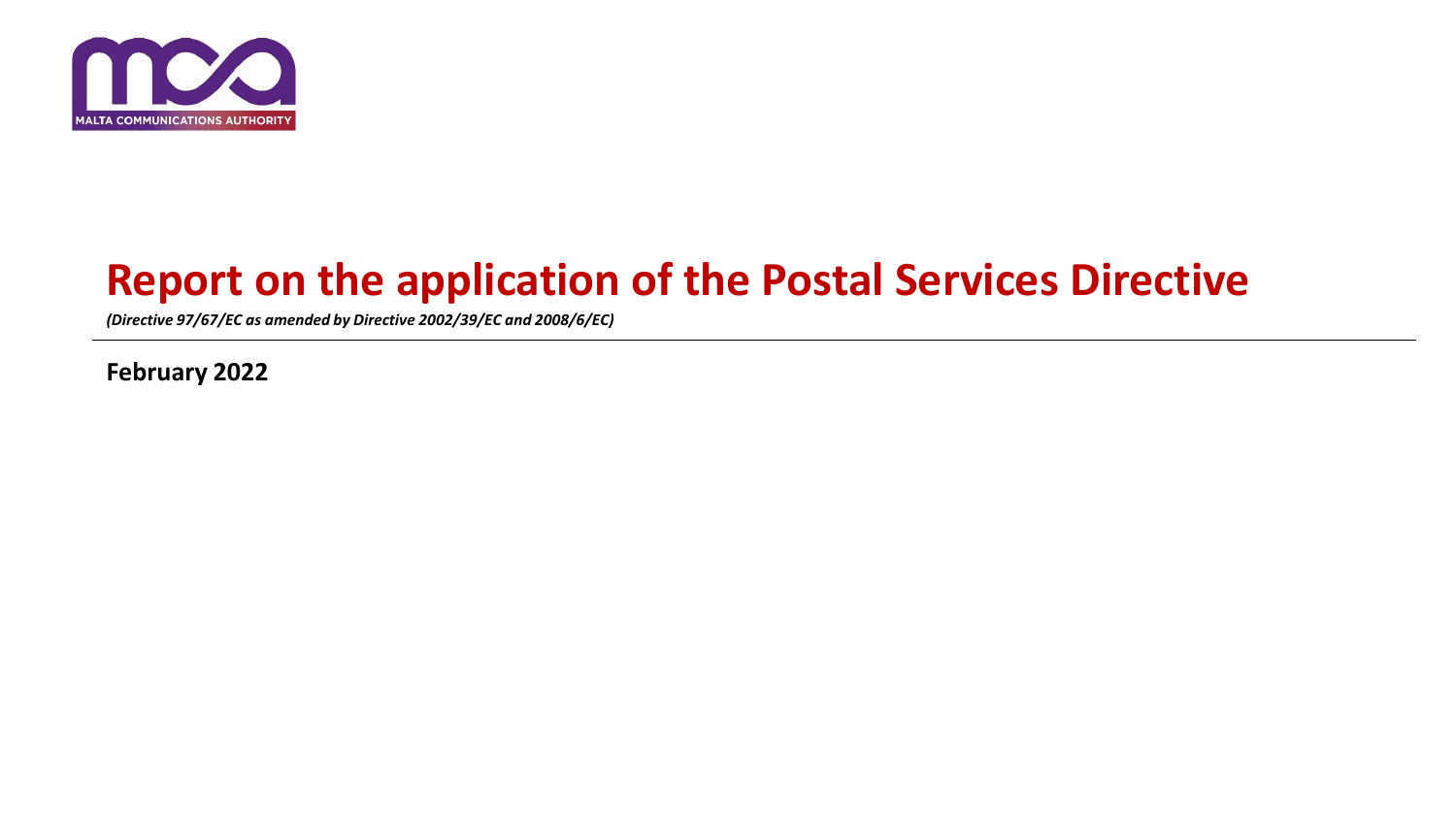

- The Malta Communications Authority (MCA) aims to safeguard the provision of an efficient, affordable and high quality universal postal service, together with the promotion of sustainable competition.
- MCA's regulatory remit to regulate the postal sector comes directly from legislation, in particular from the Postal Services Act (Cap. 254), which transposed the European 'Postal Services Directive' (PSD) into national law.
- The PSD was last revised in 2008, and since then, the postal sector has undergone major changes due to digitalisation and e-commerce.
- On 8 November 2021, the European Commission adopted its report on the application of the PSD, referred to as the 'Application Report'. The Application Report assess whether the PSD still fits its purpose for which it was adopted.
- In this presentation, the MCA is providing a summary of the salient points emerging from the European Commission's Application Report, together with MCA's next steps and its contribution into the process of the review of the European Postal Services Directive.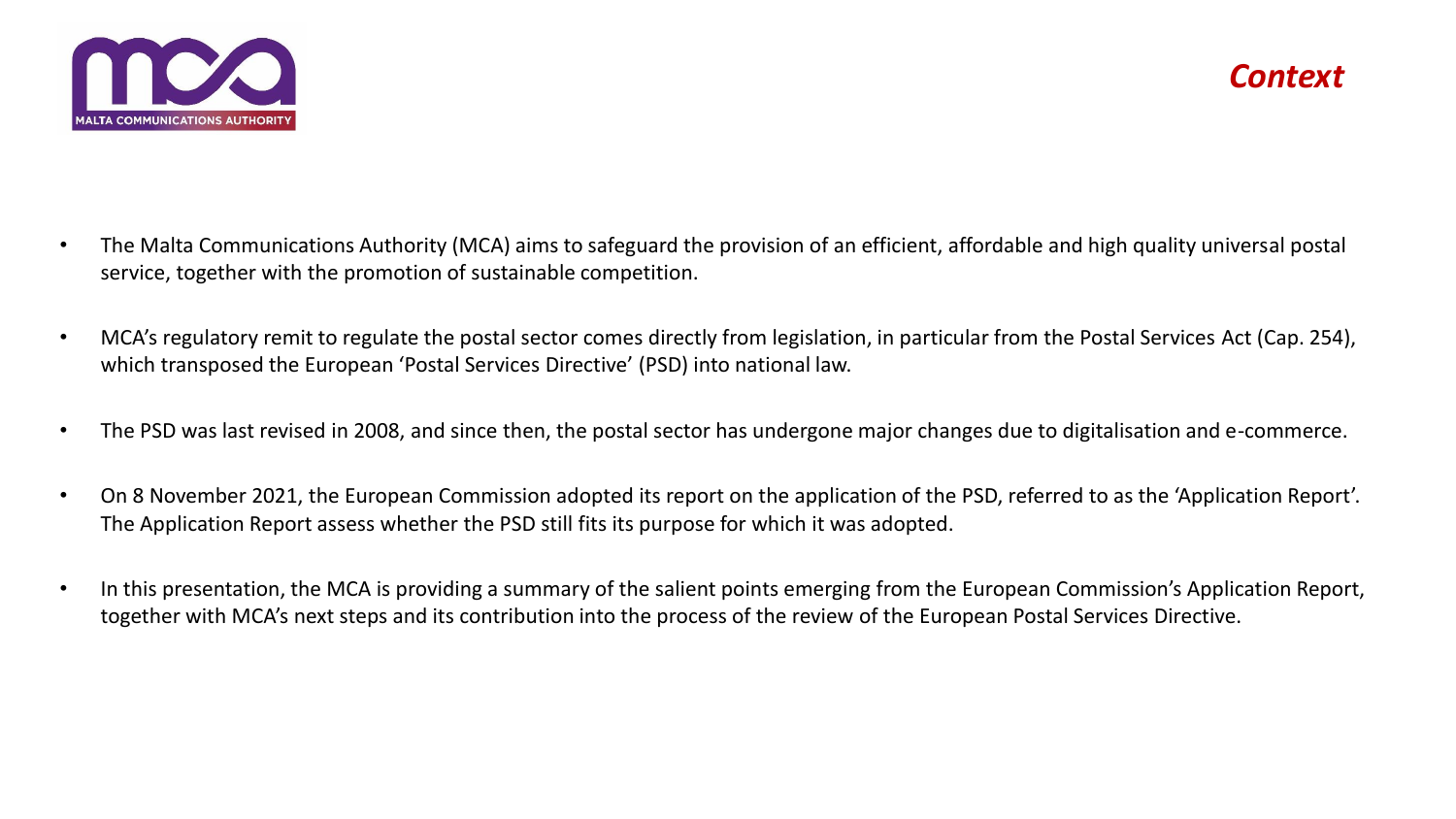## *Introduction*



- The 'Postal Services Directive' is the regulatory framework governing postal services since 1997.
- Its aim is ensuring the harmonisation of national universal service obligations and by introducing competition in the postal sector, particularly to letter mail services, that were traditionally reserved for national postal incumbents.
- The PSD was first amended in 2002 to provide for further market opening, and was again amended later in 2008 to complete full market opening (by end of 2010 for 16 MSs and by end of 2012 for the remaining).
- With the exception of these two amendments and the Regulation on crossborder parcel delivery adopted in 2018, the postal services framework at EU level has remained the same since 1997.
- During these 20 years, technological innovation, digitalisation and e-commerce have driven the postal services market to a major shift. Letter mail has increasingly been replaced by ECS and eCommerce has led to a significant increase in parcel delivery services.

### **Principal objectives of the PSD:**

- Guaranteeing the provision of **affordable, high-quality universal postal service** to all users
- Establishing **a well-functioning and competitive internal market** for postal services
- Establishing **harmonizing principles** for the regulation of postal services



**The Commission carried out an ex-post evaluation to assess whether the PSD has achieved its objectives, is still fit for purpose and matches the present and future needs of postal users and operators**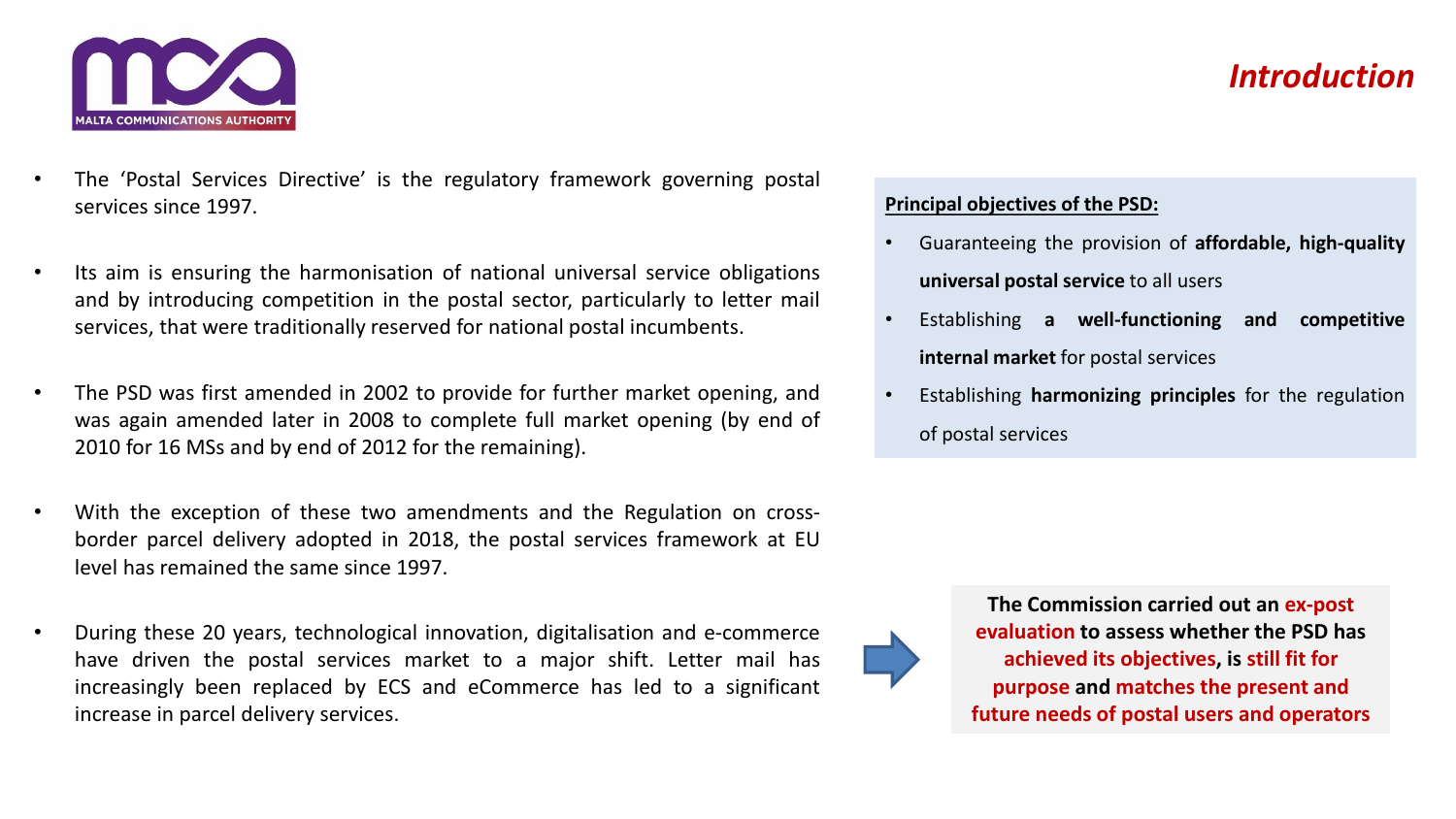

The evaluation identified that a number of issues are not being sufficiently reflected in the current PSD:

**The benefits of universal postal services to society have been declining while universal service provision has become increasingly costly**

**The achievement of an internal market and stimulating effective competition in the letter mail segment has not taken place in the scope envisaged**

**Standards are insufficiently used; this reduces legal certainly and may lead to interoperability issues**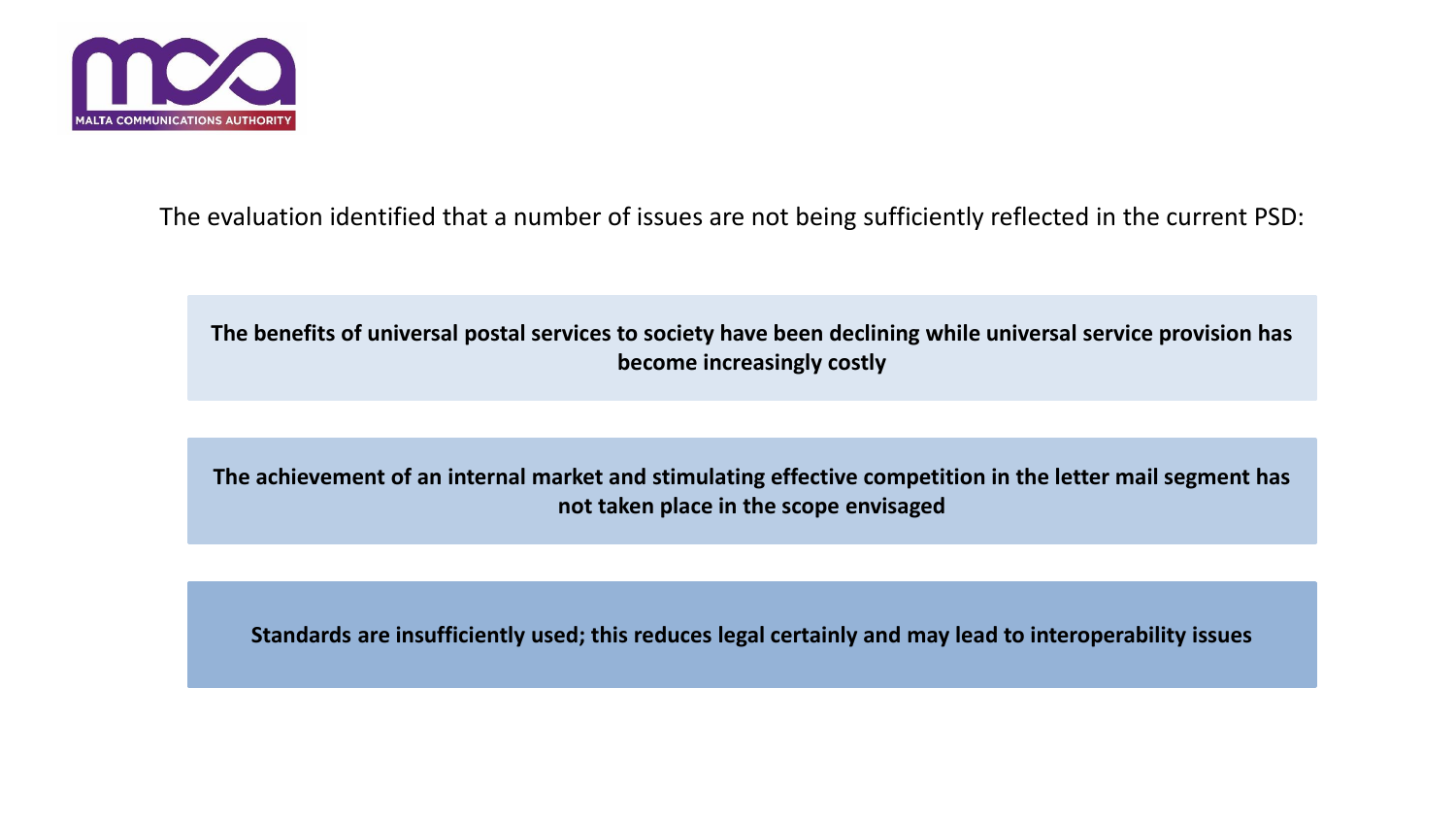

# *Findings of the Evaluation of the Postal Services Directive*

#### **Provision of Affordable, high-quality universal postal service**

- The PSD has been successful in ensuring that everyone benefits from basic postal services.
- A reassessment on what products, services and related features to be included in USO is required.
- Even though prices have increased, the PSD has contributed to avoiding even higher prices.
- Information collected is interpreted differently in each Member State. This reduces clarity, creates legal uncertainty and lack of transparency.

**Establishing a well-functioning and competitive internal market for postal services**

- ❖ Very little competition in the letter mail segment has taken place.
- Absence of harmonised rules and absence of procedural access rules may also have contributed to low competition.
- Evidence shows that some competition has helped stimulate demand/supply, lower prices, better quality and innovation.
- Where access to the incumbent's network was granted to different operators, postal users (esp. businesses) have benefitted from lower prices.
- $\cdot$  The developments in parcel delivery stand in stark contrast to developments in the letter mail segment.

#### **Harmonising principles for the regulation of postal services**

- $\div$  The PSD is a minimum harmonisation directive, and so, differences in national implementation and application have occurred.
- Current definitions do not reflect current developments, and have led to legal uncertainty, and incoherencies with other EU frameworks.
- Technical standards are not sufficiently used which may negatively impact interoperability.
- NRAs have received more and better information to perform their tasks and oversight has improved.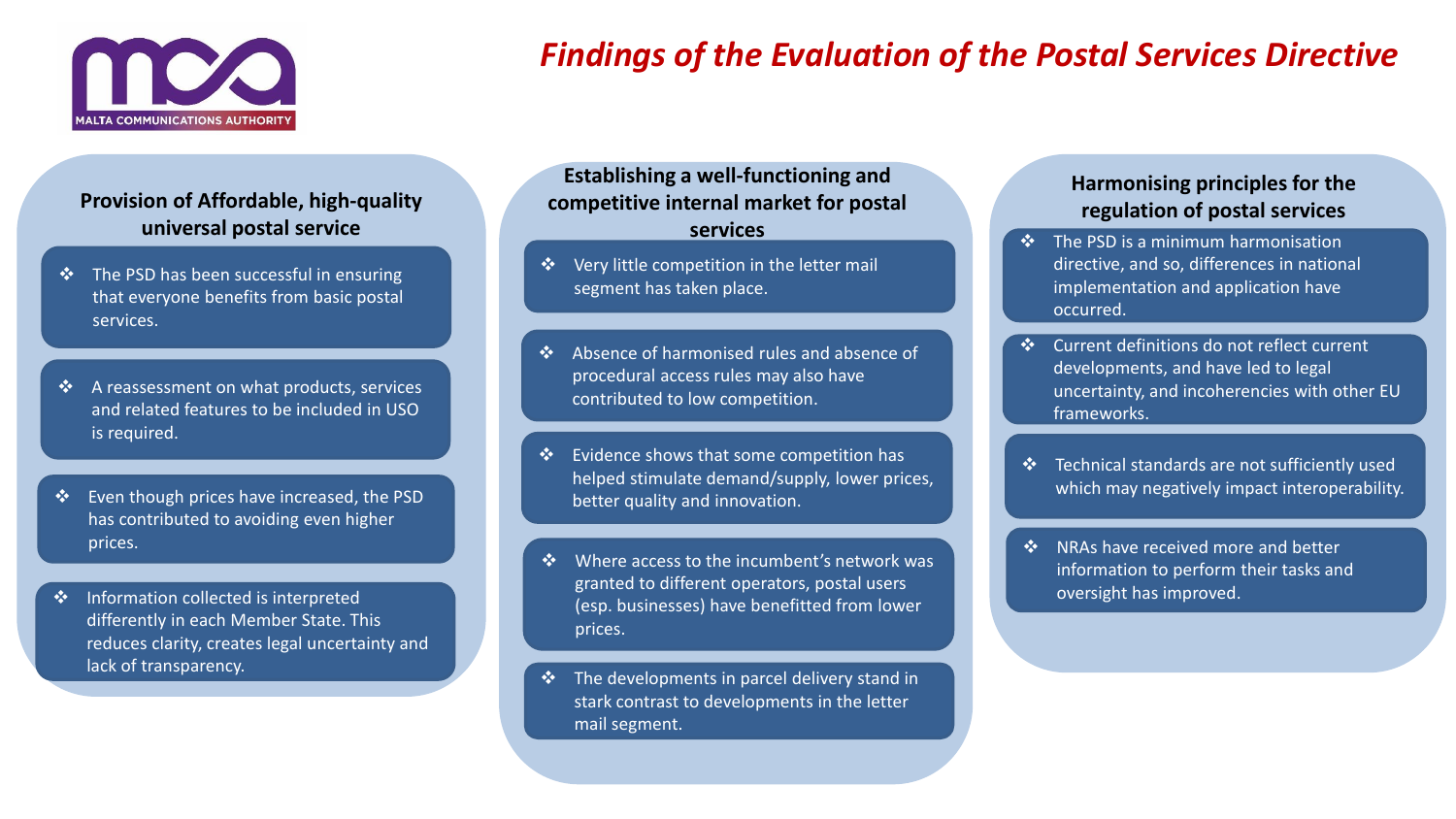

# *How fit is the Postal Services Directive?*

*Conclusions from the Evaluation on the fitness of the Directive*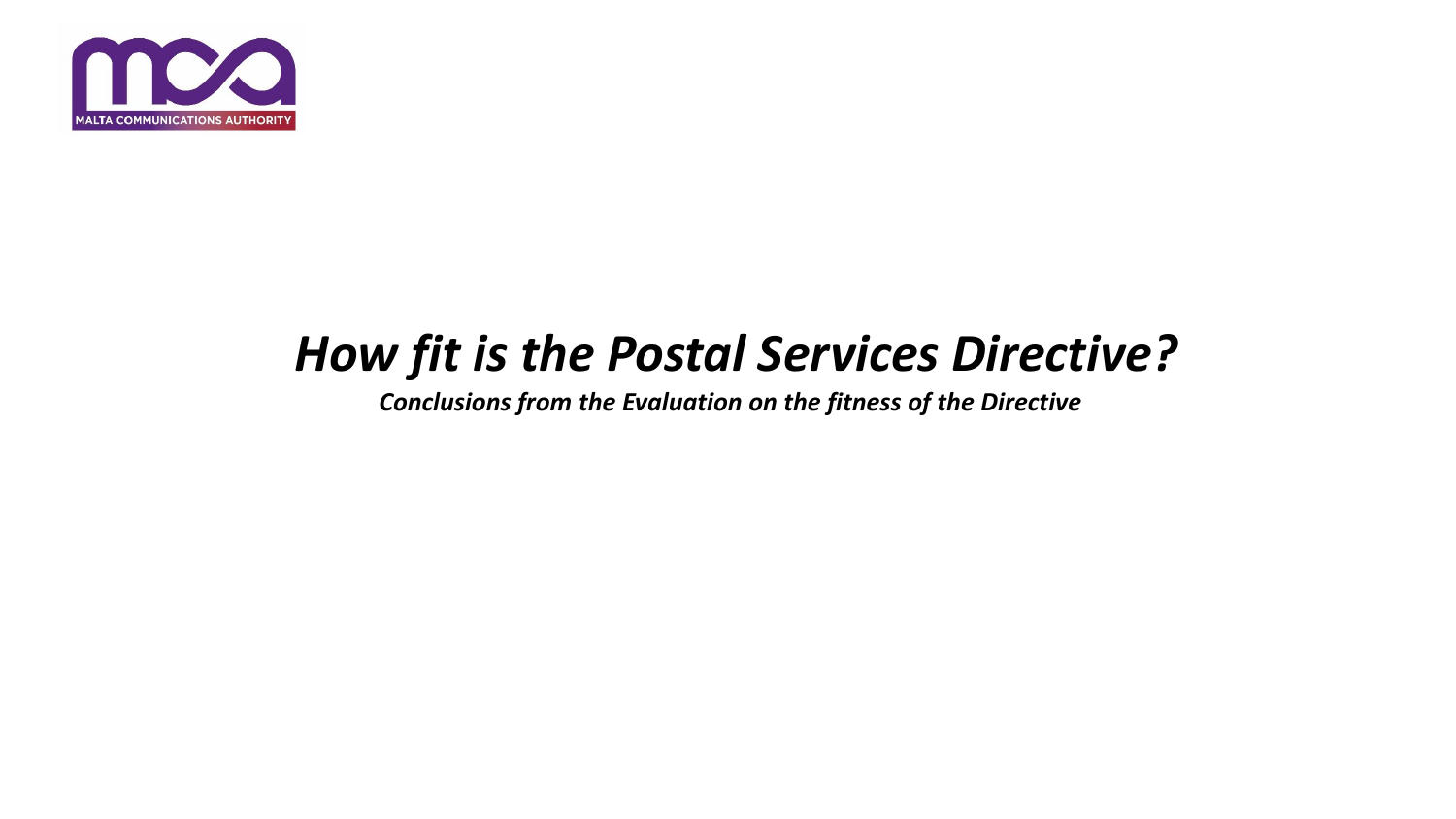

## *Fitness of the Postal Services Directive*

### **Effectiveness of the Directive**

- The PSD has in general been effective in ensuring the provision of a Universal Postal Service.
- Developments in ECS and eCommerce have led to a considerate decrease in letter mail, which has increased the costs of USO. As a result, 11 Member States have relied on derogations and reduced the scope of the USO (derogations were not intended for a generalised application)
- $\cdot \cdot$  The interplay between the principles of cost-orientation and affordability requires further consideration (Member States apply and interpret these principles very differently).
- $\clubsuit$  The PSD has had very little effect in stimulating effective competition in the letter mail market.

## **Efficiency of the Directive**

- $\cdot \cdot$  The assessment suggests that the PSD is not fully efficient.
- ❖ Changes in users' needs suggest that the PSD's QoS requirements have been declining in recent years. In parallel, costs have been increasing over the last five to ten years – limited flexibility in the delivery frequency and delivery times to address growing decrease in interest in fast delivery of letter mail.
- $\cdot$  A number of provisions in the PSD appear to generate unnecessary cost and burden for USPs and postal users and therefore reduce the PSD's efficiency (in particular complaint handling and certain aspects related to the financing of the USO).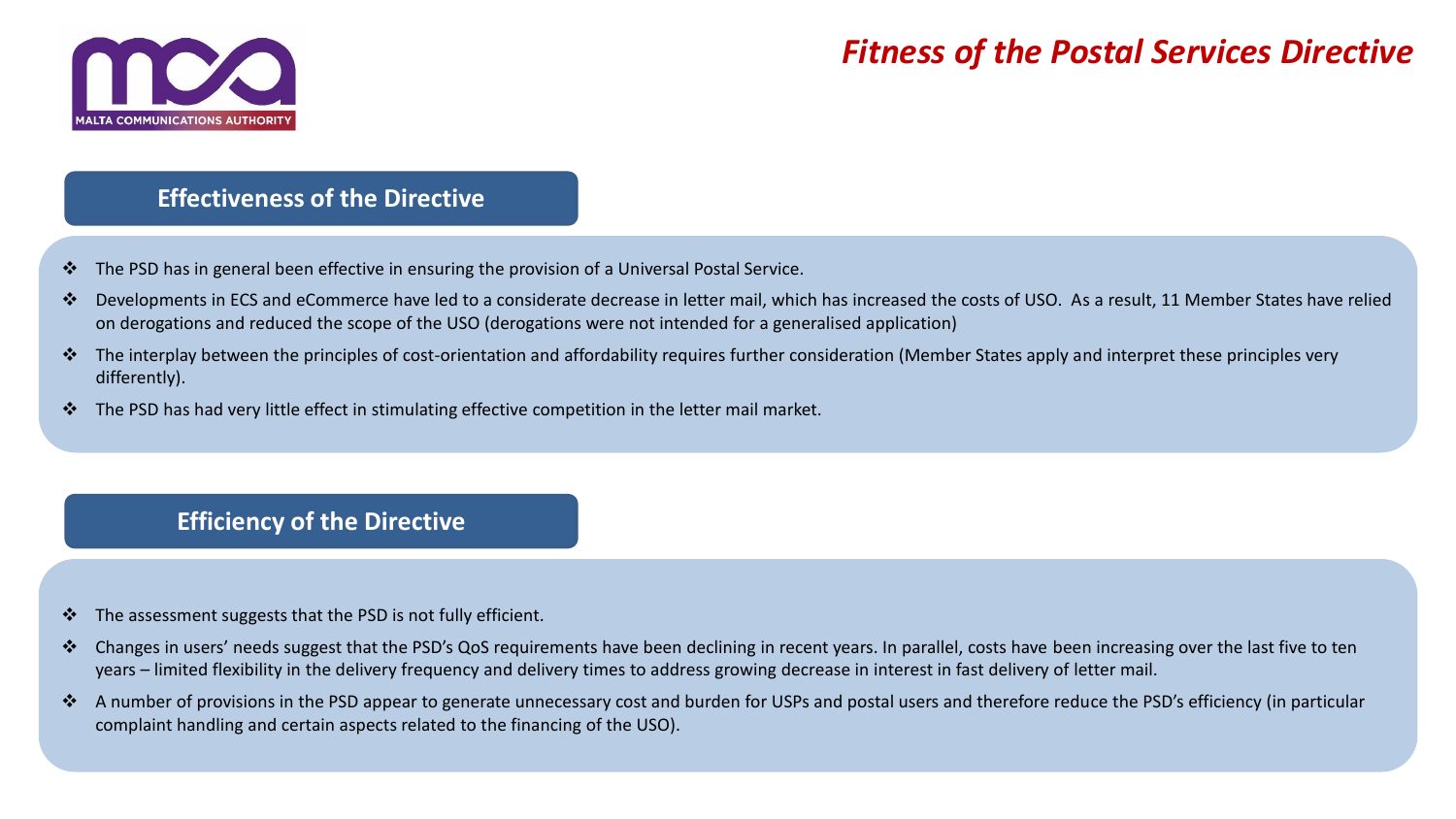

## *Fitness of the Postal Services Directive*

### **Coherence of the Directive**

- \* The PSD is coherent and also coherent with the Regulation for cross-border parcels.
- The PSD is broadly coherent with other relevant EU-level legislation, horizontal policies and International postal policy.
- It interlinks with the Green Deal objectives (e.g. through the frequency of delivery).
- Actions on employment and working conditions may have an impact on the functioning of postal market regulation

### **Relevance of the Directive**

- $\cdot \cdot$  Overall, the objectives of the PSD appear to be appropriate and relevant.
- ❖ Certain provisions in the PSD may no longer be required (or not required in the current form). In particular reference to the scope and features of the universal service and the quality parameters of such services, as well as provisions to enable market entry and competition.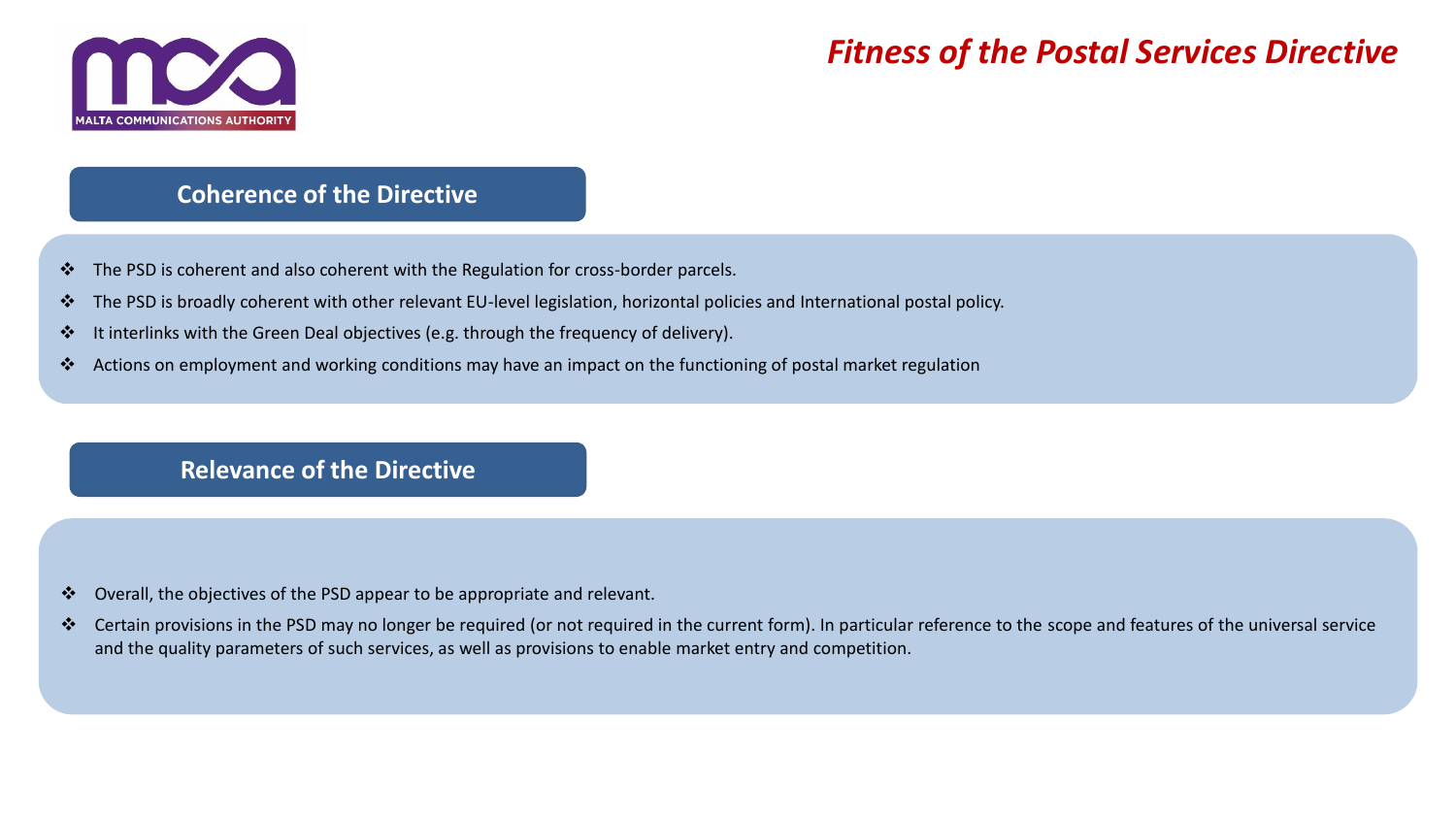

## *Conclusions and Next steps*

#### **Report Conclusions:**

- The report concludes that the PSD and its objectives remain important for the EU. But there are shortcomings and certain provisions seem not to fully match current expectations of postal users and operators, and generate unnecessary costs and burden.
- The Commission states that it will continue its efforts to engage with Member States and other stakeholders.
- The Commission also mentions that any amendments must also be coherent with, and support, EU level horizontal actions taken within the context of the EU Green Deal and the EU Digital Agenda.
- Despite its suggestions to further exploration of possible amendments to the regulatory framework, the Commission does not spell out specific changes or a timetable for the next steps.

#### **MCA - Next Steps:**

- Contribution to the work of the ERGP to provide views on the Commission's Evaluation Report conclusions.
- Follow developments at an EU level on any positions taken with regard to a new Postal Services Directive.
- Assessing any proposals by the European Commission on a new Postal Services Directive.